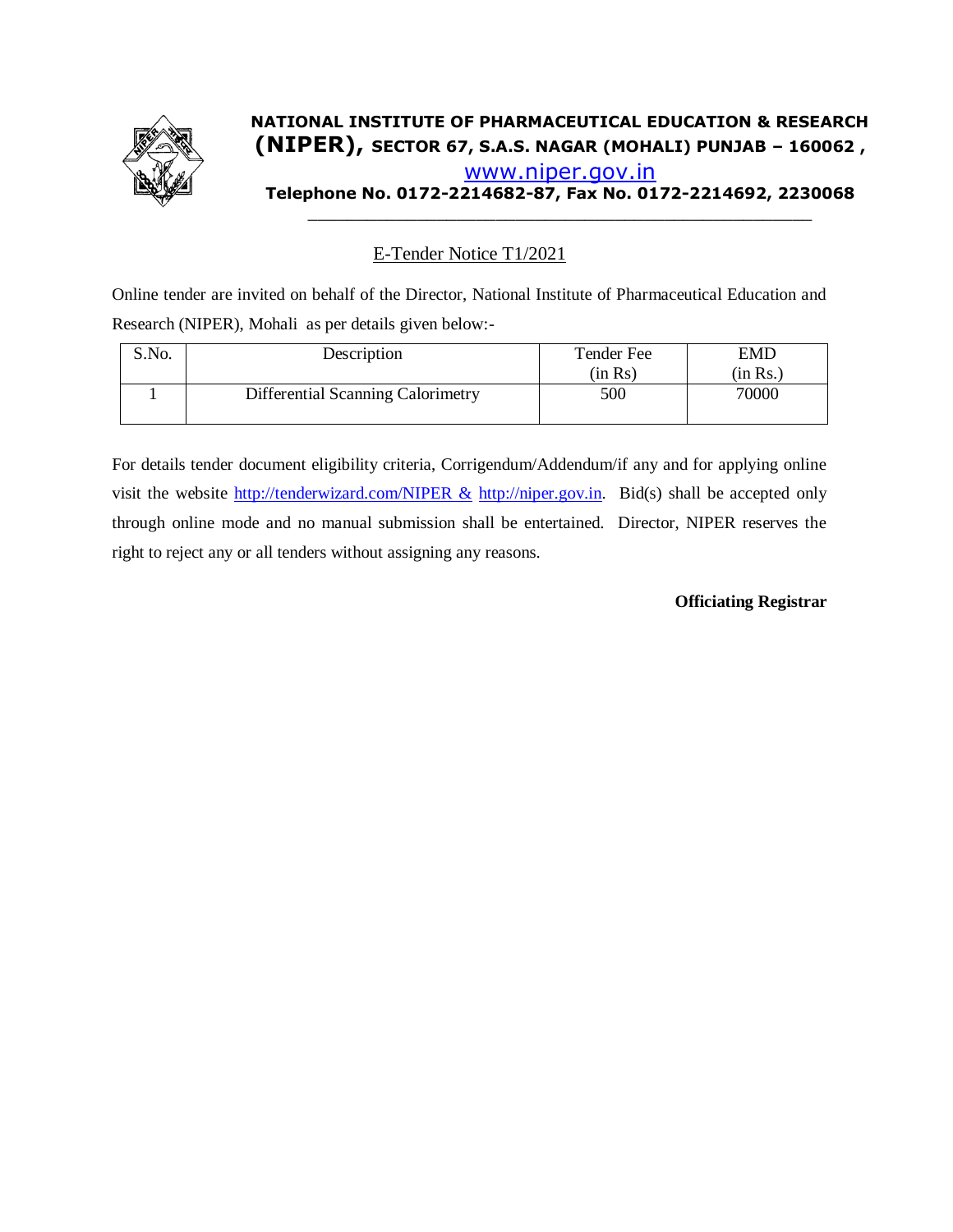## **( E- Tender for Differential Scanning Calorimetry)**

National Institute of Pharmaceutical Education and Research (NIPER) invites online e-tenders in two – bid format **for Differential Scanning Calorimetry** at the Institute as per the specification given in the tender documents and other details can be obtained from thewebsite: [www.tenderwizard.com/NIPER](http://www.tenderwizard.com/NIPER)  and official website of the NIPER [http://www.niper.gov.in.](http://www.niper.gov.in/) The e-tender also available on Govt. of India`s Central Public Procurement Portal (e –procurement) i.e. [http://eprocure.gov.in/.](http://eprocure.gov.in/)

| Downloading of e-tender document  | Start Date: 06.01.2021 at 09.00 AM |
|-----------------------------------|------------------------------------|
|                                   | End Date: 02.02.2021 at 01.00 P.M  |
| Date of submission of e-tender    | Start Date: 06.01.2021 at 10.00AM  |
|                                   | End Date: 02.02.2021 at 05.00 P.M  |
| Opening of Technical Bid (online) | $03.02.2021$ at 11.00 A.M          |

**Director, NIPER reserves the right to reject any or all tenders without assigning any reasons. Corrigendum/Addendum or Cancellation of this advertisement, if any, shall be published on NIPER Website and [www.tenderwizard.com/NIPER.](http://www.tenderwizard.com/NIPER)**

**For participating in the above e-tender, the bidder shall have to get themselves registered with http://tenderwizard.com/NIPER and get user ID & password. Class 3 Digital Signature Certificate (DSC) is mandatory to participate in the e-tendering process. It is advisable to complete the online submission process well before time to avoid any delay in submission. For any clarification/difficulty regarding e-tendering Process flow please contact on helpdesk numbers 09257209340, 08045628821, 0172-5035950.**

 **Officiating Registrar**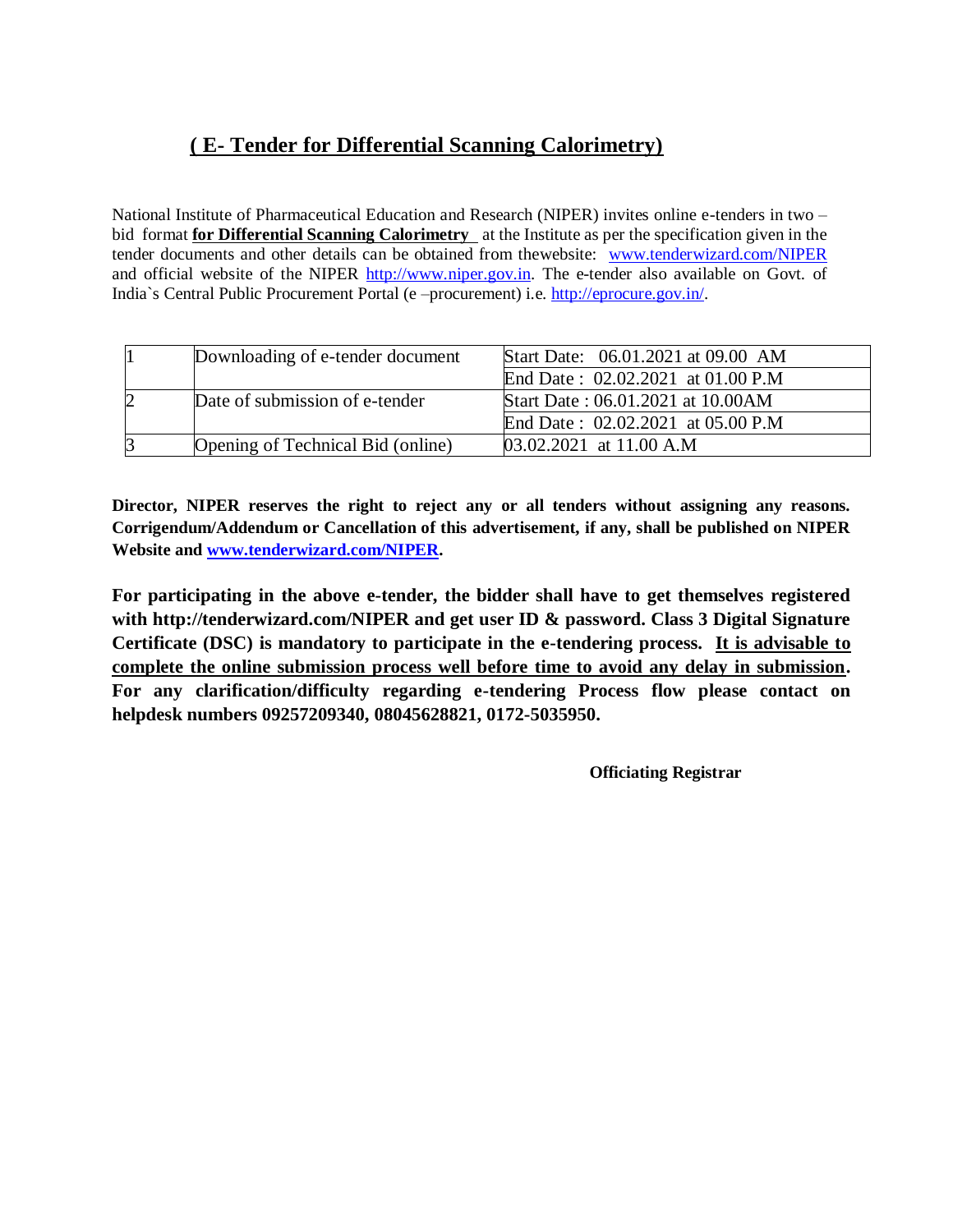# **Specification for Differential Scanning Calorimetry Cause Committee Committee Committee Committee Committee Committee Committee Committee Committee Committee Committee Committee Committee Committee Committee Committee Committee Committee Committee Committee Committee Commi**

 $\overline{\mathbf{I}}$ 

| 01 | General                                                                          | Vendor should quote as per specifications. NIPER will provide<br>room with electrical connections. Installation certificate will |
|----|----------------------------------------------------------------------------------|----------------------------------------------------------------------------------------------------------------------------------|
|    |                                                                                  | be issued only after satisfactory working of the instrument                                                                      |
|    |                                                                                  | Demo of all the modules) & onsite training.                                                                                      |
| 02 | Specification                                                                    | Requirement                                                                                                                      |
| 03 | Principle of operation                                                           | Heat Flux                                                                                                                        |
| 04 | Temperature range                                                                | (-80°C to 700°C) or better                                                                                                       |
| 05 | Heating rate                                                                     | 0.05 to 100 K / minute or °C / Min or better                                                                                     |
| 06 | <b>Cooling Time</b>                                                              | 100 to 0° C in 5 minutes or better.                                                                                              |
| 07 | Modulation of Temperature<br>to capture Total Heat Flow,<br>Total Heat Capacity, | Must be present                                                                                                                  |
|    | Reversing Heat Capacity,                                                         |                                                                                                                                  |
|    | Reversing Heat Flow, Non-                                                        |                                                                                                                                  |
|    | Reversing (Kinetic) Heat Flow                                                    |                                                                                                                                  |
| 08 | Temperature accuracy                                                             | ± 0.2                                                                                                                            |
| 09 | Precision                                                                        | ±0.02                                                                                                                            |
| 10 | <b>Resolution</b>                                                                | $0.04 \mu W$                                                                                                                     |
| 11 | <b>Baseline curvature</b>                                                        | $<$ 40 µW (at -50 to 300°C) or better.                                                                                           |
| 12 | Auto-sampler                                                                     | With 20 or more positions.                                                                                                       |
| 13 | Sample pans                                                                      | Aluminum pans – crimped and hermetic sealed; sample pans                                                                         |
|    |                                                                                  | suitable for determination of melting point, glass transition                                                                    |
|    |                                                                                  | temperature, specific heat capacity, enthalpy relaxation.                                                                        |
|    |                                                                                  | Aluminum pan (40µl) with lid 2000 Nos must be supplied, as                                                                       |
|    |                                                                                  | part of main specification.                                                                                                      |
| 14 | Press and die set                                                                | Required                                                                                                                         |
| 15 | Quench cooling accessory                                                         | Intra cooler / Mechanical Cooling / Electric Cooling                                                                             |
| 16 | <b>Calibration Standards Kit</b>                                                 | 02 Nos (Melting Point, Enthalpy of fusion) as part of main<br>specification.                                                     |
| 17 | Software                                                                         | Must be present to process the raw data for calculation of<br>thermodynamic and kinetic parameters (Purity, Kinetics and         |
|    |                                                                                  | Specific heat software).                                                                                                         |
|    |                                                                                  | Extra licenses for processing of data, (2 Nos.).                                                                                 |
|    |                                                                                  | Any up gradation of software to be provided free of cost up                                                                      |
|    |                                                                                  | life span of equipment.                                                                                                          |
| 18 | Computer                                                                         | One branded desktop computer with latest (Intel core i7) and<br>best configuration with minimum 16GB Ram, Screen 23 inch         |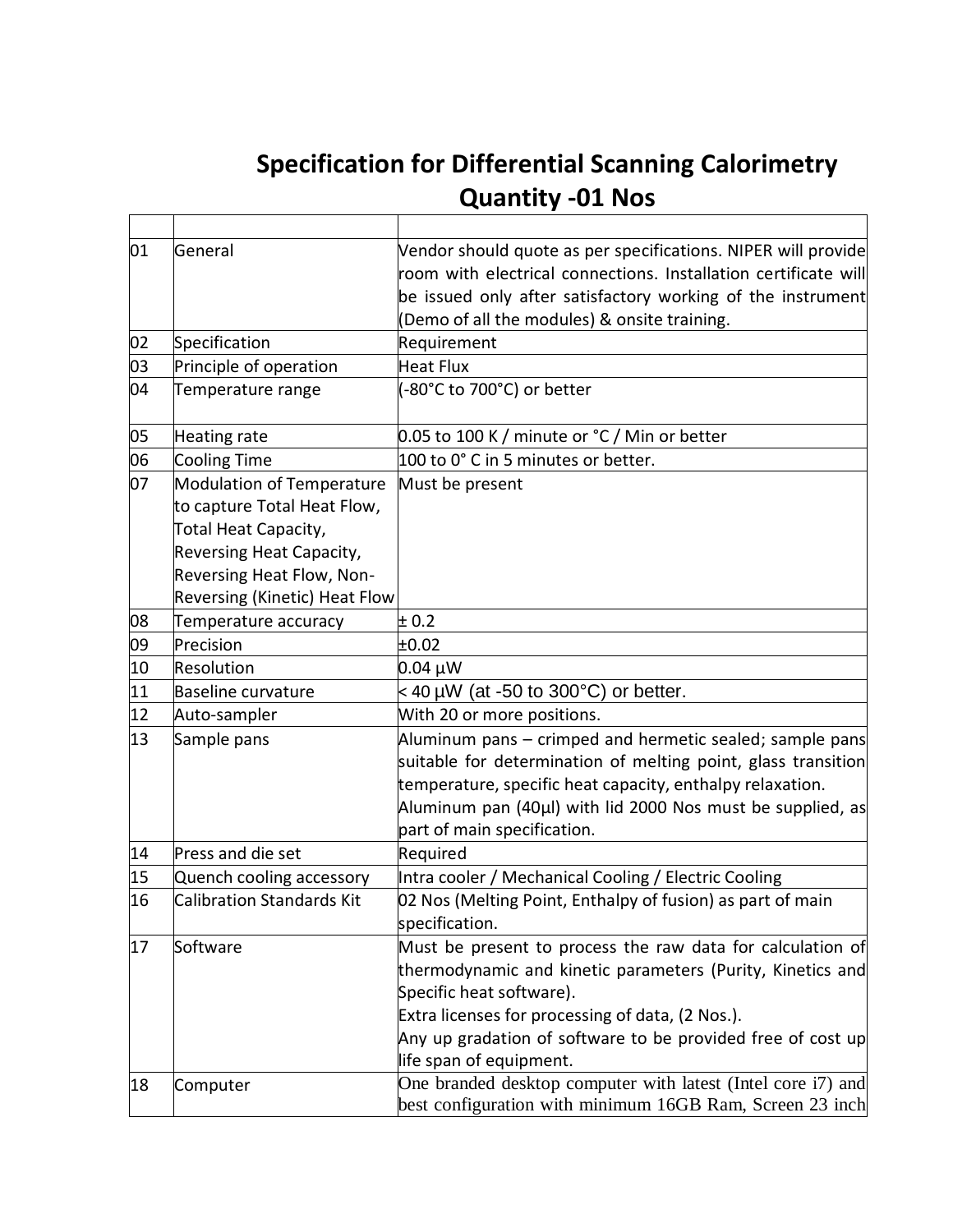|     |                             | or more, with laser jet multifunctional printer.<br>Operating system should be compatible to the quoted<br>software.                                                                                                                                                                                                                                                                                                                                                                                                                                                                                                                                                                                                                                                                                                                                                                                                                                                                                                                                                                                                                                                                                                                                                                                                                                                                                                                                                                                                                                                                                                           |
|-----|-----------------------------|--------------------------------------------------------------------------------------------------------------------------------------------------------------------------------------------------------------------------------------------------------------------------------------------------------------------------------------------------------------------------------------------------------------------------------------------------------------------------------------------------------------------------------------------------------------------------------------------------------------------------------------------------------------------------------------------------------------------------------------------------------------------------------------------------------------------------------------------------------------------------------------------------------------------------------------------------------------------------------------------------------------------------------------------------------------------------------------------------------------------------------------------------------------------------------------------------------------------------------------------------------------------------------------------------------------------------------------------------------------------------------------------------------------------------------------------------------------------------------------------------------------------------------------------------------------------------------------------------------------------------------|
|     |                             | With original / latest operating software.                                                                                                                                                                                                                                                                                                                                                                                                                                                                                                                                                                                                                                                                                                                                                                                                                                                                                                                                                                                                                                                                                                                                                                                                                                                                                                                                                                                                                                                                                                                                                                                     |
| 19. | Training                    | Onsite training to personnel for smooth operation of the<br>instruments at the time of installation with a follow-up after<br>6 to 9 months                                                                                                                                                                                                                                                                                                                                                                                                                                                                                                                                                                                                                                                                                                                                                                                                                                                                                                                                                                                                                                                                                                                                                                                                                                                                                                                                                                                                                                                                                    |
| 20. | <b>Special Requirements</b> | a. As the instrument is an expensive and advanced<br>equipment, it is mandatory that the facility must be<br>multiple-user specific. Also, it is important that the<br>equipment is stable and run for a long time. Thus it is<br>important for the vendors that they must supply<br>appropriate documents specifying their users in<br>higher academic institutions in India. Appropriate<br>certificates from the users for the last three years for<br>the model quoted must be supplied justifying the<br>stability, ease of operation and<br>maintenance<br>requirement such that we have the option to choose<br>the best system in terms of performance and not<br>mere specifications alone.<br>b. Further, as the instrument is expensive and multi user<br>equipment, One year standard warranty followed by<br>AMC for 5 years is a must and this must be specifically<br>mentioned in the quotation by the vendor/ principal.<br>In case, the vendor provides the warranty, the<br>principal should certify (authenticate). Appropriate<br>documents must be attached along with<br>the<br>quotation in this regard.<br>A certificate will be required from the original<br>instrument manufacturer that technical support along<br>with all essential spares will be provided / made<br>available for at least 10 years after the expiry of one<br>year standard warranty period. AMC will cover main<br>instrument as well as all accessories supplied with the<br>main instrument.<br>c. Downtime period should be mentioned.<br>d. Number of service engineers available in the region<br>should be specified. |
| 21. | Optional                    |                                                                                                                                                                                                                                                                                                                                                                                                                                                                                                                                                                                                                                                                                                                                                                                                                                                                                                                                                                                                                                                                                                                                                                                                                                                                                                                                                                                                                                                                                                                                                                                                                                |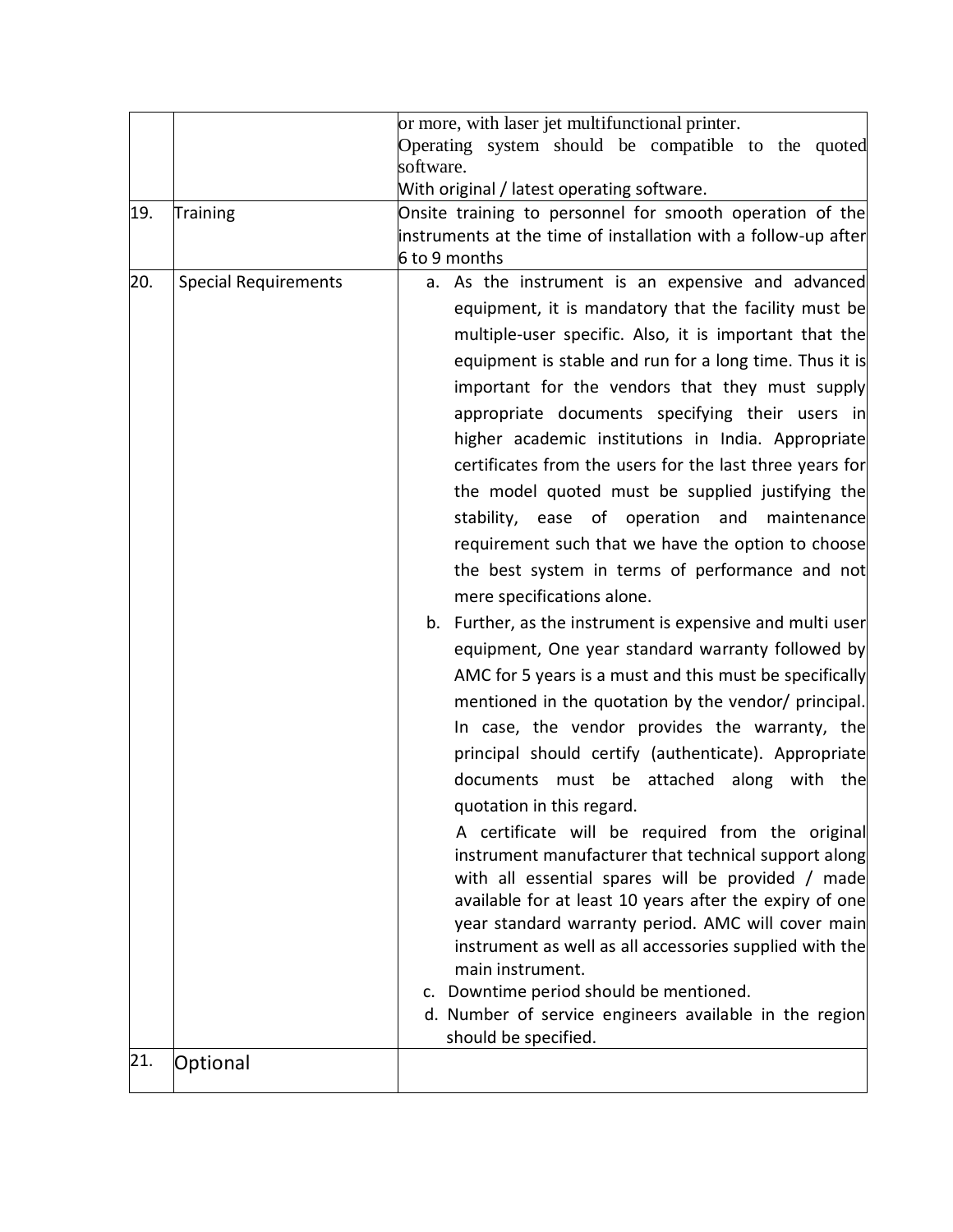| (a) | <b>AMC</b>                 | Company should quote price for additional 5 years AMC after<br>completion of one year standard warranty and 5 year AMC.<br>AMC will cover main instrument as well as all accessories<br>supplied with the main instrument. |                                          |
|-----|----------------------------|----------------------------------------------------------------------------------------------------------------------------------------------------------------------------------------------------------------------------|------------------------------------------|
| (b) | Gas Cylinders & Regulators | Nitrogen Gas Cylinder 99.999%<br>Oxygen Gas Cylinder<br>S. S double stage regulators<br>Purge Gas Drying unit                                                                                                              | 01 Nos.<br>01 Nos.<br>02 Nos.<br>01 Nos. |
| (c) | UPS System (Branded)       | $UPS \geq 5$ KVA or better(brand to be mentioned)                                                                                                                                                                          |                                          |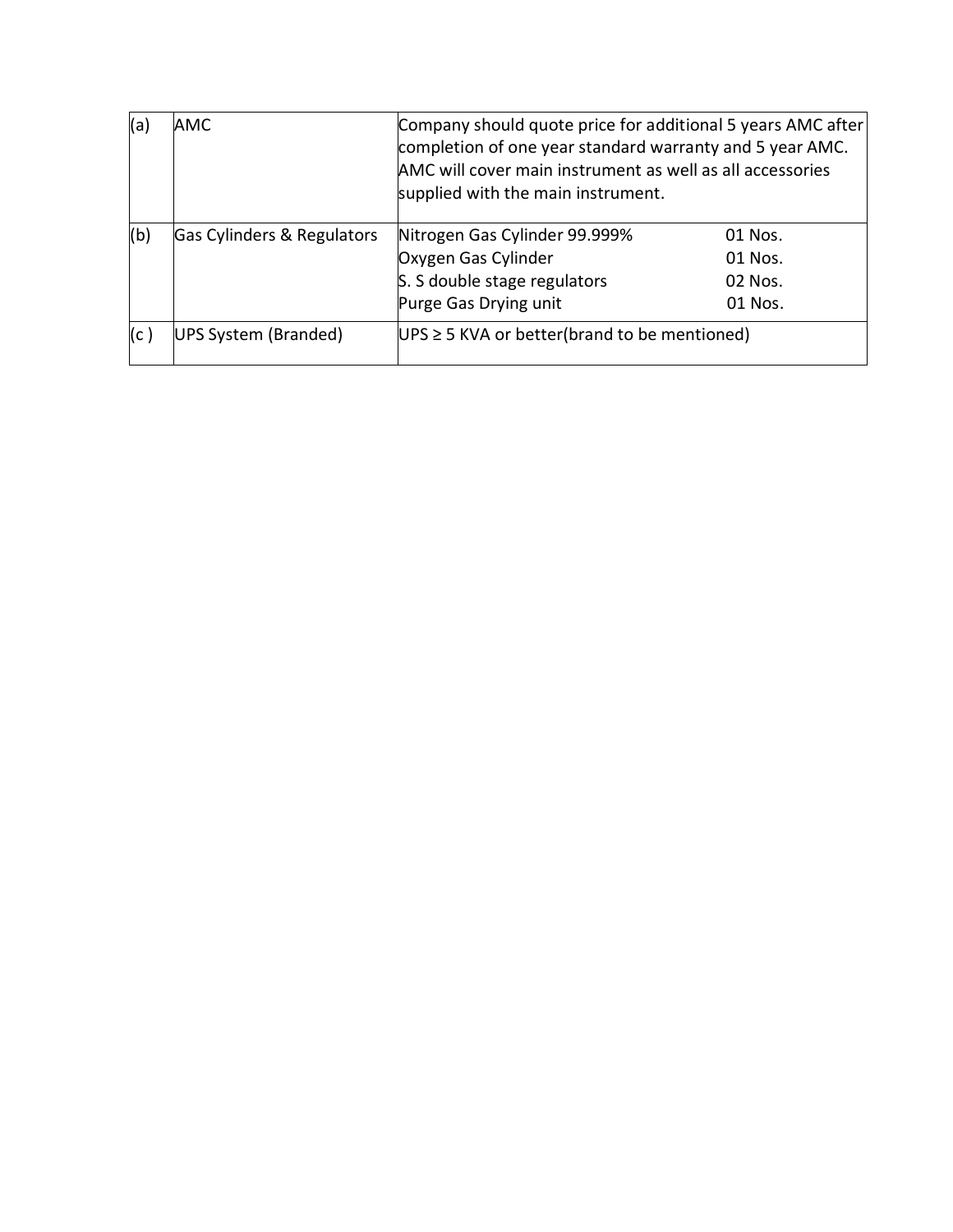#### **NOTICE INVITING e-TENDERS**

- 1. The Bidders shall have to submit their Bids online in Electronic Format Digital Signatures. For participation in the e-tendering process, the Bidders need to register themselves at http:// tenderwizard.com/NIPER and get user ID and passed. Class 3 Digital Signature Certificate (DSC) is mandatory to participate in the e-tendering process. ( Helpdesk No. for registration – 09257209340 & 08054628821).
- 2. E-Tender processing fee shall be payable to M/s ITI Limited through their e-gateway by credit/ debit card, internet banking facility and non refundable.
- 3. No tender will be accepted in physical form and in case it has been submitted in Physical it shall be rejected without any communication to the sender.
- 4. Bids will be opened online as per time schedule mentioned in tender document.
- 5. The tenderer are requested to read the tender document carefully and ensure to compliance with all the instructions herein. Non –Compliance of the instructions contained in this document will disqualify the tenderer from the tendering exercise.
- 6. Before submission of online bids, bidders must ensure that scanned copies of all the necessary documents have been uploaded with the bid.
- 7. Director NIPER SAS Nagar will not be responsible for any delay in online submission of bids due to any reason whatsoever.
- **8.** T **The tenderer shall be required to submit the Earnest Money Deposit (EMD) for an amount of Rs. 70000/- (Rupees Seventy Thousand only) which is refundable and a non-refundable tender fee for an amount of Rs. 500/- (Rupees Five Hundred only) by RTGS/NEFT favour of "Director NIPER", having A/c No. 55034549623, IFS Code SBIN0051018, State bank of India, NIPER Branch Sector 67, SAS Nagar, Mohali,. It is further required that the the E-receipt/UTR No./proof of deposit of EMD and Tender Fee attached with technical bid and e\_tendering mode along with other relevant documents. In case of non receipt of tender fee and earnest money in tender, the tender will be straightway rejected.**
- 9. **Bidders, who have already submitted the EMD & Tender fees in applying NIPER Tender, need not to submit the same again against retendering of the same item**

#### **10. Payment: Within 30 days after Installation**

- 11. The Financial Bid through e –tendering of only those bidders shall be opened who will qualify in the technical bid and are approved by the technical Committee.
- **12. This Institute is registered with DSIR for duty free imports under duty exemption certificate. Preference shall be given to those tenderer who shall offer duty free prices for direct import. we will also provide you GST Concessional Certificate alongwith our purchase order, if required. (Notification No. 45/2017-Central Tax (Rate) Dt. 14th Nov. 2017).**
- 13. Only manufacturers or their authorized distributors/agents are entitled to submit the proforma invoice/quotation. Manufacturers are requested to furnish themselves the proforma invoice where enquiries have been addressed to them. Foreign manufacturers may, however, direct their Indian Agent to quote on their behalf in which case the Indian Agent should attach with his quotation a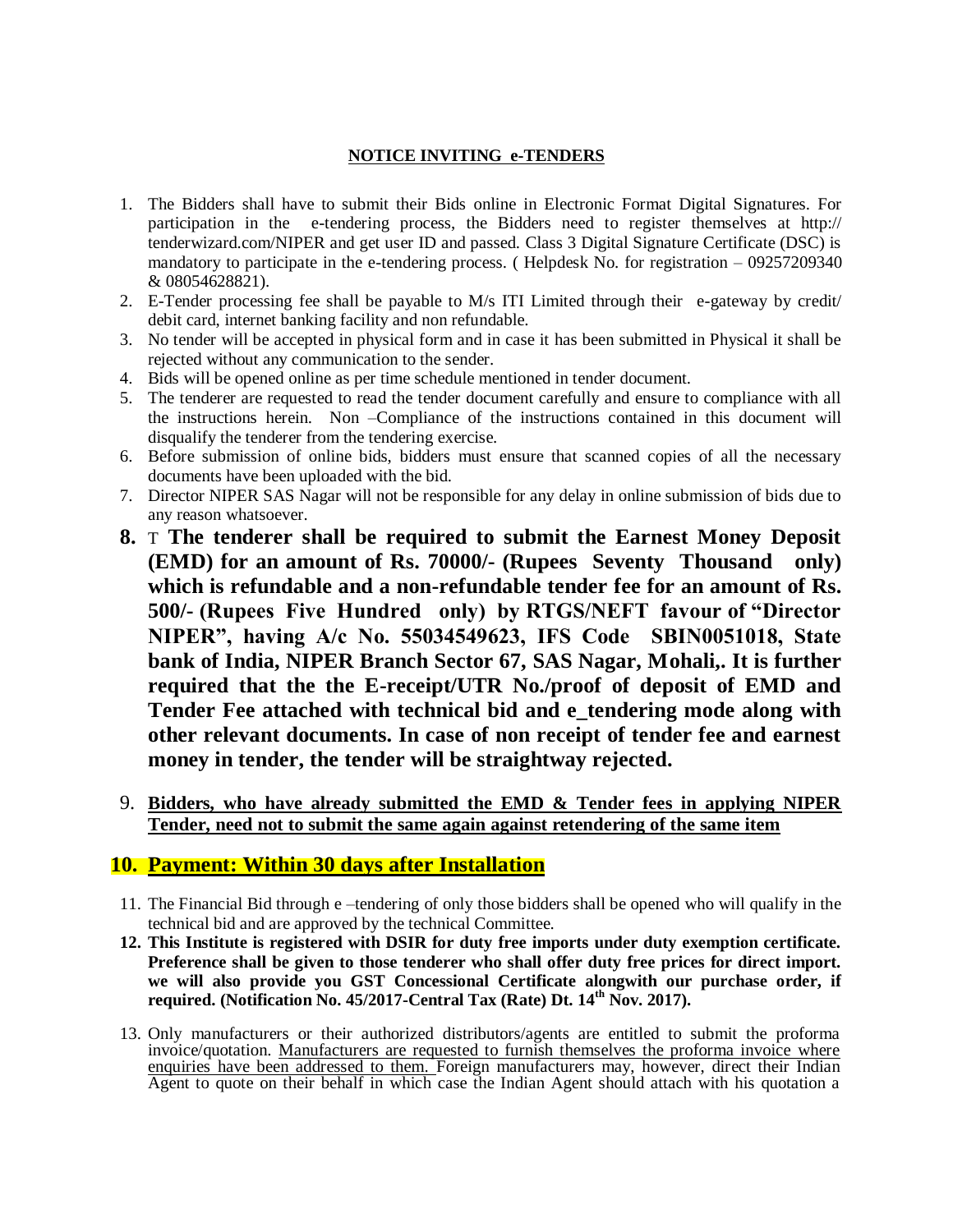copy of the letter from the foreign manufacturers directing the Indian Agents to quote on their behalf against this quotation enquiry (General authority letter will not suffice).

- 14. The quotation/proforma invoice for the imported items should be prepared as under :
- i. Complete description, catalogue no., make, name of the manufacturer, model, quantity, rate of each item and total amount.
- ii. Total FOB/FCA value of all items.
- iii. Indian Agency Commission payable to the Indian agent, if any.
- iv. Net FOB/FCA value (i.e., total FOB value as in (ii) above, less Indian Agency Commission as in (iii) above.
- v. Add freight charges upto New Delhi (India).
- vi. Insurance upto destination at NIPER, S.A.S. Nagar, Mohali (Payable on actual)

#### **vii. Total CIF value**  $(iv + v + vi)$

viii. Add. Custom clearance charges and F.O.R.Charges ( required document provided by NIPER)

#### **ix. F.O.R.NIPER Mohali ((vii+ viii)**

#### **Note: NIPER is an academic non-profit research Institution. You are, therefore, requested to offer maximum possible discount in the first instance.**

- x) Quorate may be evaluated on FOB value. The Institute may also go for domestic insurance from warehouse to warehouse. The complete description viz. make and model of the equipment and name of the manufacturer must be indicated clearly in the proforma invoice/quotation failing which the same shall be liable to rejection.
- xi) The spare parts/wear & tear consumables, if any, required for trouble free operation of equipment for 3 years shall be quoted separately giving the full nomenclature, rate, quantity and shelf life of each item. The value of such spare parts/wear & tear, consumables may not exceed 2% of the FOB value. (The cost of such spare parts/wear  $\&$  tear consumables will not be considered while evaluating the quotations).
- xii) In case no Indian Agency Commission is payable, then this fact must be very clearly mentioned in the quotation.
- xiii) The tenderer firm should furnish along with the bid a certificate that the entire Indian Agency Commission shall be payable in India in Indian Rupees and that no Indian Agency Commission other than that stipulated in the Proforma Invoice is payable by the foreign manufacturers to Indian Agent.
- xiv) The items which can/are to be procured indigenously may be listed separately.
- 14. The Tenderers must confirm in their bid acceptance in full of the terms and conditions in this enquiry. Tenderers must note carefully that any conditional offer or any deviation from the terms and conditions of this enquiry may render the quotation liable for rejection.
- 15. The manufacturers must guarantee that the quoted item(s) is/are new and not the one used/sold earlier.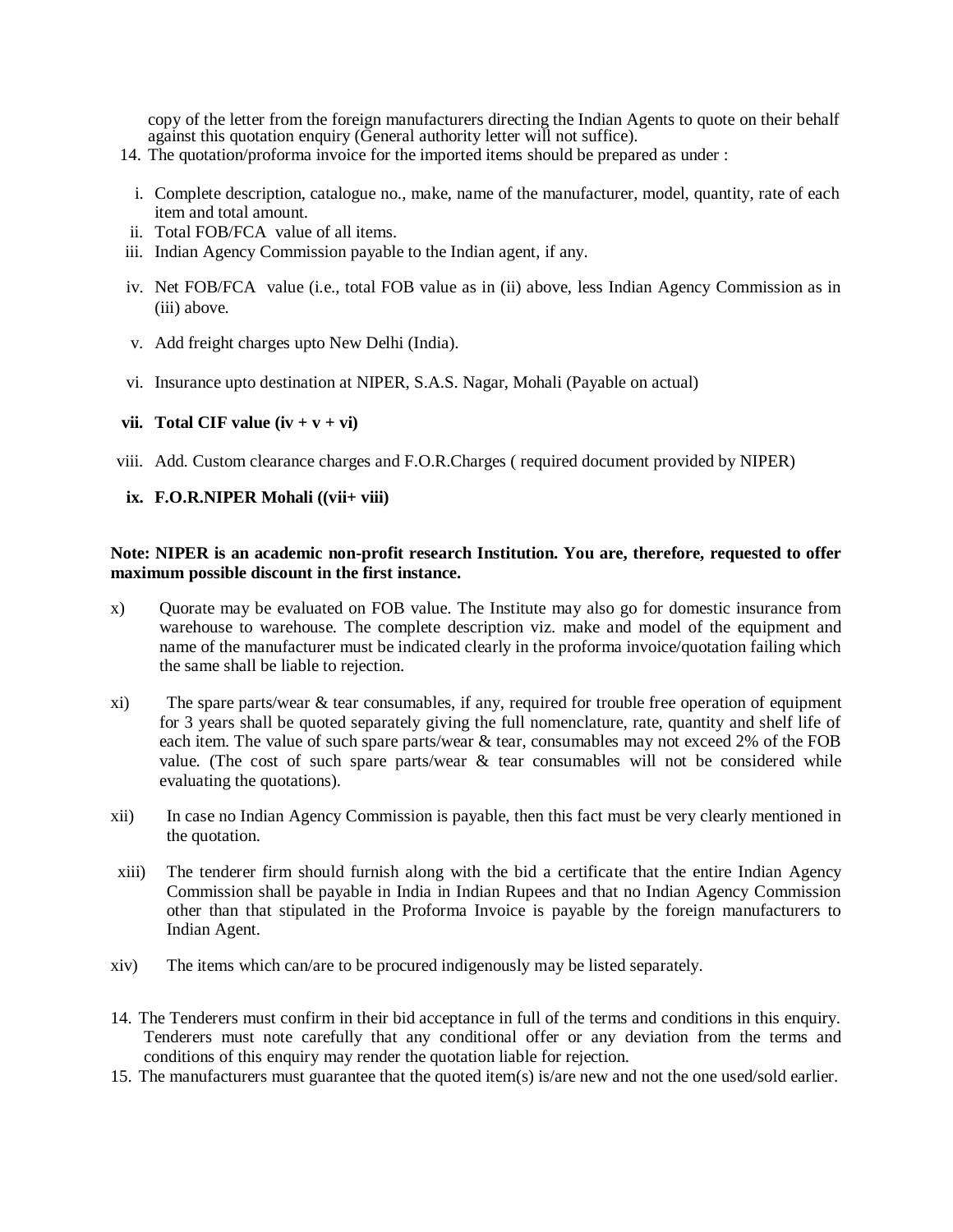#### **16. It is specifically required that the tenderer will supply all the operating and service manuals circuit diagrams alongwith the equipment.**

- 17. In addition to quoting for the equipment, the tenderers are also requested to quote separately, the charges and terms and conditions of SERVICE CONTRACT FOR A PERIOD OF FIVE YEARS, for maintaining the equipment at this institute after the expiry of the period of guarantee/warranty. The terms and conditions of the Service Contract are given in **Annexure 'B'**. It may be noted that the service contract charges may also be considered along with the cost of equipment while evaluating the quotations. Price List of Spares parts must be quoted.
- 18. **The equipment should be quoted only for 220 volts and 50Hz electricity supply.** The extra requirement of line voltage, current rating etc. and the optimum climate and environment required for the equipment must be stated precisely. Voltage stabilizers/isolation transformers/CVT/UPS etc., as may be required shall be listed separately. The full technical specifications and literature in respect of the voltage stabilizer etc., must be furnished.
- 19. The successful firm or his Agent will be required to furnish a performance guarantee bond in the shape of Bank Guarantee for an amount equivalent to 10% of the FOB value of the equipment towards execution of supply order and ensuring timely supplies/satisfactory installation and handing over the equipment in good working conditions within stipulated period and for carrying out after sales services during warranty/guarantee period. The Bank guarantee will be submitted within a period of 15 days after the placement of the supply order failing which the order will be liable to be cancelled.
- 20. The successful firm will be required to agree for payment of penalty for exceeding permissible downtime during guarantee/warranty period as defined in **Annexure 'A'**.
	- a. In case total downtime exceeds the permissible limit, the guarantee/warranty shall be extended by the period in excess of the permissible downtime.
	- b) In case total downtime exceeds the permissible limit then in that event a penalty in Indian Rupees at the rate of 1/365 percent of FOB value of the equipment shall be recovered for each day in excess of the permissible downtime. The conversion of FOB value into Indian Rupees for the above purpose shall be the TT selling rate prevalent on the date of the releasing of the LC documents by the bankers.
- 21. If during the guarantee/warranty period, the equipment does not perform as per claims, the supplier will be asked to replace the entire unit or part thereof failing which the supplier will have to bear the cost of liquidated damages.
- 22. The compliance sheet as per **Annexure 'C**' may be filled and submitted online along with necessary documents maximum upto 4 pages.
- 23. The Indian agents are allowed to quote for only one manufacturer in a parallel/subsequent tenders for the same item.
- 24. **ELIGIBILITY CONDITIONS:** The firm should have experience of performing job contract of similar nature in reputed Govt. / Semi Govt. / Govt. undertaking / University establishment and other government / private establishments. The firm must have Service Tax Registration (if applicable), Registration of Declaration of ownership under Indian Registration Act, 1908 (or any other Act, as applicable), PAN / TIN and a valid Labour License as on the date of submission of tenders. The firm should have technical competence, financial resources, reputation and the personnel, to perform this contract.
- 25. The tenderer is being permitted to tender in consideration of the stipulation on his / her part that after submitting his / her tender, he / she will not refuse his / her offer or modify the terms and conditions thereof. Should the tenderer fail to observe and comply with the foregoing stipulations, the earnest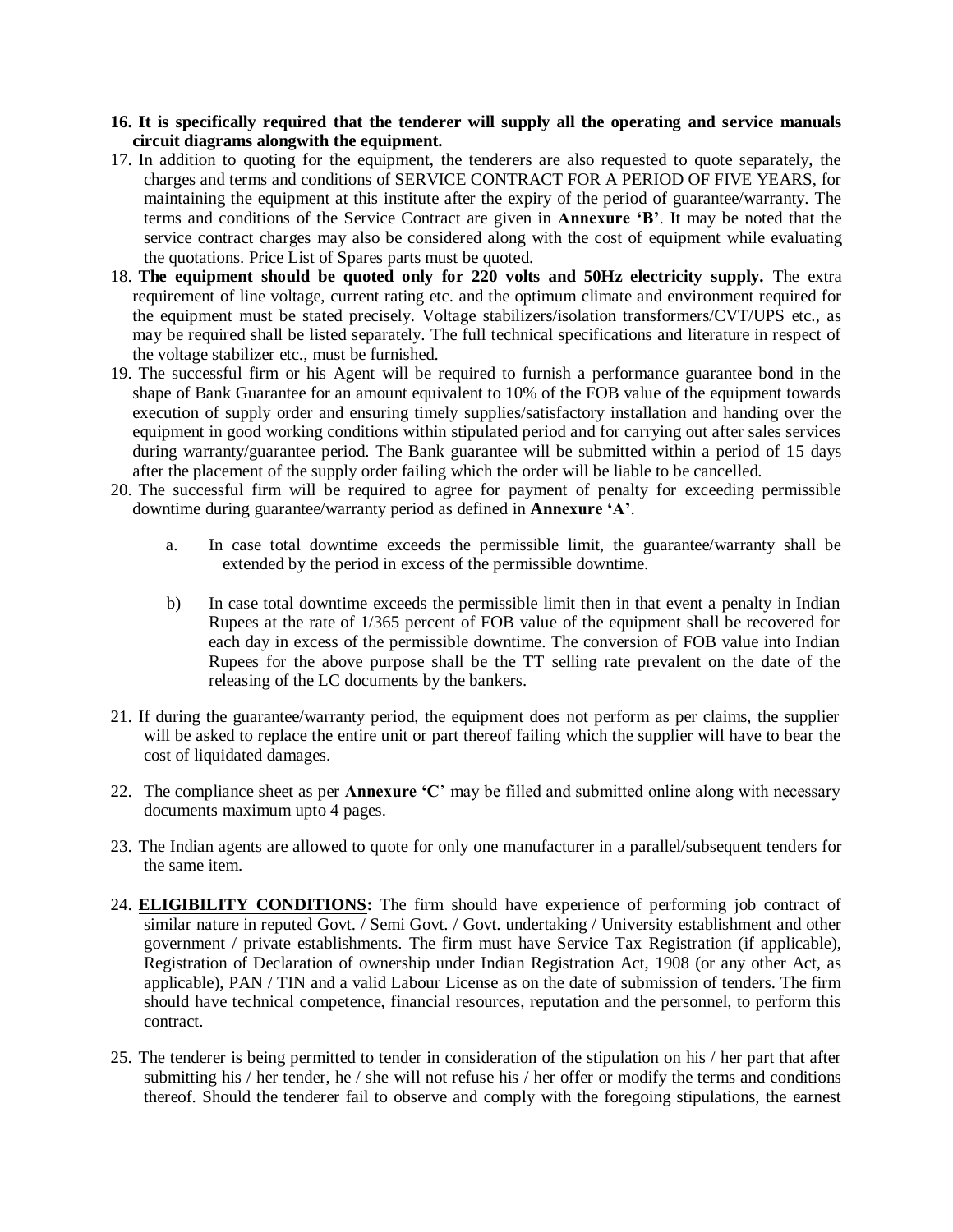money will be forfeited by the Institute. In the event of the offer made by the tenderer not being accepted, the amount of earnest money deposited by the tenderer will be refunded to him / her, in the manner prescribed by the Institute.

- 26. In case of partnership firms, where no authority has been given to any partner to execute the contract / agreement concerning the business of the partnership, the tenders and all other related documents must be signed by each partner of the firm. A person signing the tender form or any other documents forming part of the contract on behalf of another shall be deemed to warranty that he has the authority to bind such other & if, on enquiry, it appears that the persons so signing had no authority to do so, the Institute shall without prejudice to other civil and criminal remedies cancel the contract and hold the signatory liable for all costs and damages. Each page of the tender and the schedules to the tender and annexure, if any, should be signed by the tenderer.
- 27. GST or any other tax applicable or made applicable after awarding the contract in respect of this contract shall be payable by contractor and NIPER, Mohali will not entertain any claim whatsoever in this respect. However the TDS or any other tax which is as per the rules of the Govt., shall be deducted at source from the bills of the successful tenderer, as per rules / instructions made applicable from time to time by the government
- 28.The Director, NIPER reserves the right to reduce or increase the quantum of supplies or place repeat orders within a period of one year of date of order (on same rates and terms & conditions) or may also terminate the contract in the interest of the Institute, for any justifiable reasons, not mandatory to be communicated to the tenderer. His decision shall be final  $\&$  binding on all parties for any aspect of contract. Any dispute arising on the contract will be settled at his level by mutual consultation and in case of failure of settlement; the dispute shall be referred to the sole arbitrator to be appointed by him. The decision of the sole Arbitrator so appointed shall be final and binding on both parties. Arbitration proceedings shall be governed by the Arbitration & Conciliation Act, 96.
- 29. Acceptance by the Institute will be communicated by e-mail, FAX, Express letter or any other form of communication. Formal letter of acceptance and work order of the Tenders will be forwarded as soon as possible, but the earlier instructions in the FAX / e-mail / Express letter, etc. should be acted upon immediately. The quotation shall remain valid for a period of 120 days from the closing date of receipt of bids. The Contractor shall not sub-let the contract.
- 30. The tenderer will also have to furnish particulars relating to Income Tax clearance certificates, turnover, infrastructure status, etc.
- 31.In case of any loss or damage done to the property / existing infrastructure of the Institute attributable to the personnel of the contractor, the full damages will be recovered from the Agency / Contractor and decision of the Competent Authority of institute in this regard will be final and binding on the contractor.
- 32. Any information furnished by the bidder found incorrect at any later stage, shall make the agency liable to be debarred from future tendering / taking up the works in NIPER. The department reserves the right to verify the particulars furnished by the bidders independently.
- 33. In case the bidder(s) is/are of the opinion that the specification of the equipment are not generalized and favors a particular make or brand then it should intimate this Institute with relevant supporting documents.

#### 34. **Arbitration**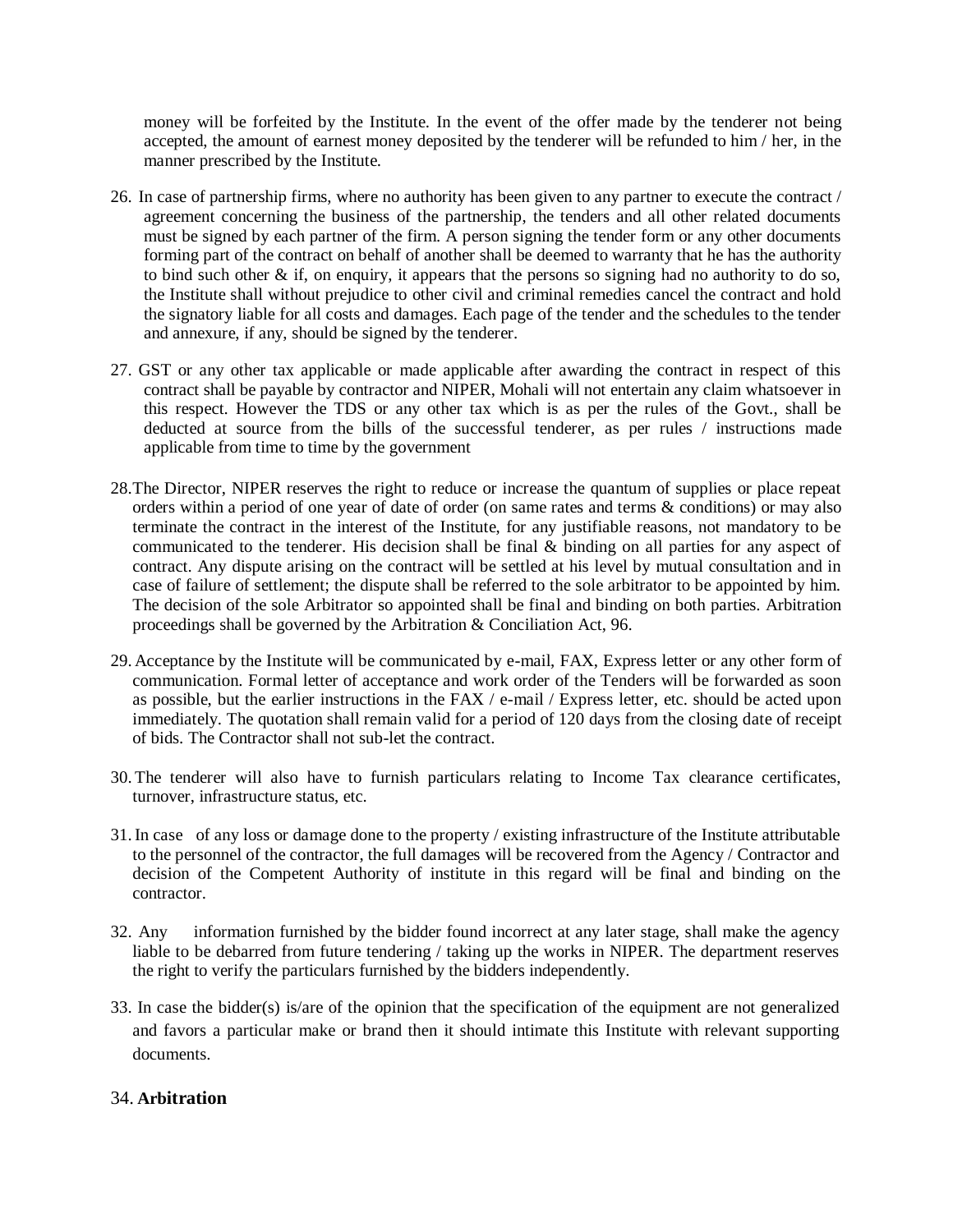- 1. In the event of failure to carry out the contractual obligations, with in the stipulated period or extended period and determination of the contract for any reason. Violation of the warranties etc. the NIPER Mohali shall have the right to carry out the unfinished obligation at the exclusive cost and risk of the bidder/firm, after due notice and the difference so accrued shall be recoverable from the bidder/firm.
- 2. The provision of the Arbitration and conciliation Act, 1996 or as at relevant time and of rules framed there under and any statutory modifications thereof shall be deemed to apply and be incorporated in this agreement.
- 3. Upon every or any such reference, the cost of any incidentals to the reference and award(s) respectively shall be at the reasonable discretion of the Arbitrators or in the event of their not agreeing, of the Umpire appointed the amount thereof or direct the same to be fixed as between solicitors and client or as between parties and shall be direct by whom and in what manner the same shall be borne and paid.
- 4. Panel of arbitrators will be provided by NIPER Mohali out of which the bidder will have to select one.
- 5. The bidder shall have no objection if the officer who has dealt with the case at any stage is nominated as an arbitrator. Further, that one of the arbitrator's shall be Accounts Expert.
- 6. In case of vacancy being caused due to resignation, death or incapacity of the arbitrator's to function as such, the same shall be provided in the aforesaid manner and the new arbitrator's shall proceed from the stage at which vacancy is caused.
- 35. **Jurisdiction:** The court of Mohali alone will have the jurisdiction to try any matter, dispute or difference between the parties arising out of his tender/contract. It is specifically agreed that no Court outside and other than Mohali court shall have jurisdiction in this matter.
- 36. **Fore Majuere**: Any failure of omission or commission to carry out the provision of this contract by the supplier shall not give rise to any claim by one party, one against the other, if such failure of omission or commission arises from an act of God; which shall include all acts of natural calamities such as fire, flood, earthquake, hurricane or may pestilence or from civil strike, compliance with any statute and/or regulations of the Government, lockouts and strikes, riots embargoes or from any political or other reason beyond the supplier's control including war (whether declared or not) civil war or stage of insurrection, provided that notice of the occurrence of any event by either party to the other shall be given within two weeks from the date of occurrence of such an event which could be attributed to Force Majuere conditions.
- 37. **Risk & Cost** In the event of failure to carry out the obligations, within the stipulated period or extended and determination of the contract for any reason, violation of warranties etc. The NIPER Mohali shall have the right to carry out the unfinished obligation at the exclusive cost and risk of the bidder/firm, after due notice and the difference so accrued shall be recoverable from the bidder/firm.
- 38. **The Material** found defective upon opening by the supplier representative in presence of Central stores personnel/indenter of NIPER Mohali or not as per tendered specifications will be lifted back at the cost and risk of the supplier. The material lying in the NIPER Mohali premises would be at the supplier's risk and cost.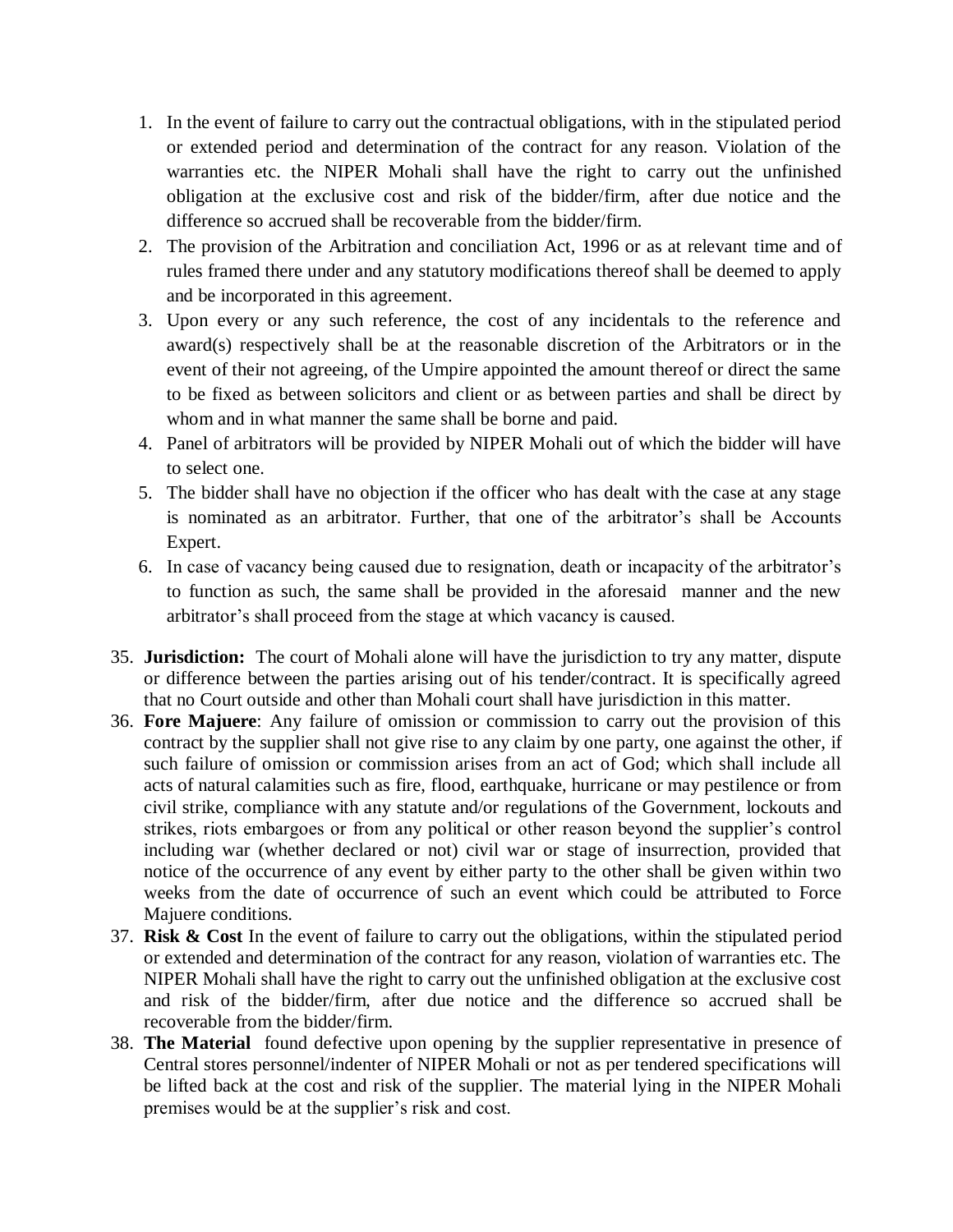39. **Liquid**ated Damages: In case the firm fails to execute the supply as per the purchase order in whole or in part as per the terms and conditions of PO, NIPER Mohali can impose the penalty @1% per week of the undelivered stores, subject to a maximum of 10%. It will also be open to the institute to procure the required item(s) from any other source at the risk and expense of the firm.

**Note: The Director, NIPER Mohali reserves the right to accept/reject any or all tenders without assigning any reason thereof and also to reject the material if the same is not found conforming to the specifications, with further right to affect risk and cost of the purchases.**

#### **Annexure A**

#### **CERTIFICATE OF GUARANTEE/WARRANTY**

(This certificate may be reproduced)

- i) I/We certify that the guarantee/warranty shall be starting from the date of satisfactory installation, commissioning and handing over of the equipment and of works conducted therewith covered under the Supply order in working Condition. During the guarantee/warranty period I/We shall provide "after sale service" and the replacement of any part(s) of the equipment or rectification of defects of work of the equipment will be free of cost. The replacement of the parts shall be arranged by us, at our own cost and responsibility. We undertake that the above guarantee/ warranty shall begin only from the date of installation, commissioning and handing over the equipment in working order. The benefit of change in dates of the guarantee/warranty period shall be in the interest of the user/your Institute.
- ii) During the warranty period, we shall provide at least three preventive maintenance visits & all breakdown services without any charges.
- iii) Uptime Guarantee : During the guarantee/warranty period, we will be responsible to maintain the equipment in good working condition for a period of 328 days (i.e., 90% uptime) in a block of 365 days. All the complaints will be attended by us within 5 days of receipt of the complaint in our office. In case there is delay of more than 5 days in attending to a complaint from our side then you can count the number of days in excess of the permissible response time in the downtime.
- iv) We certify that the equipment being offered/quoted is the latest model and that spares for the equipment will be available for a period of at least 10 years and we also guarantee that we will keep the Institute informed of any up-date of the equipment over a period of 5 years.
- v) We guarantee that we will supply spare parts if and when required on agreed basis for an agreed price. The agreed basis could be an agreed discount on the published catalogue price or an agreed percentage of profit on the landed cost.
- vi) We guarantee to the effect that before going out of production of spare parts, we will give adequate advance notice to you so that you may undertake to procure the balance of the life time requirements of spare parts.
- vii) We guarantee the entire unit against defects of manufacture, workmanship and poor quality of components.

Date :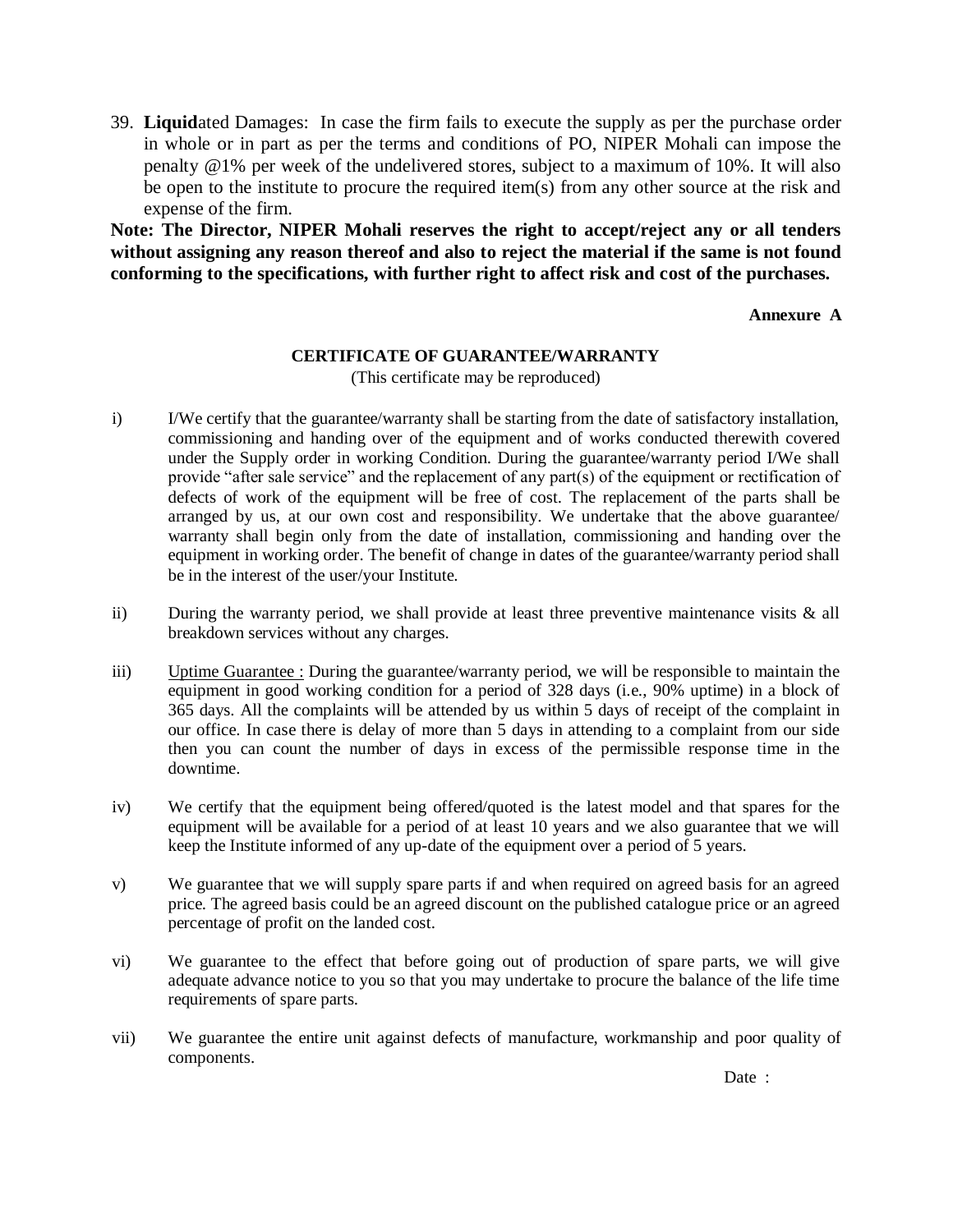**(With Seal)**

## **Authorised Signatory**

Place :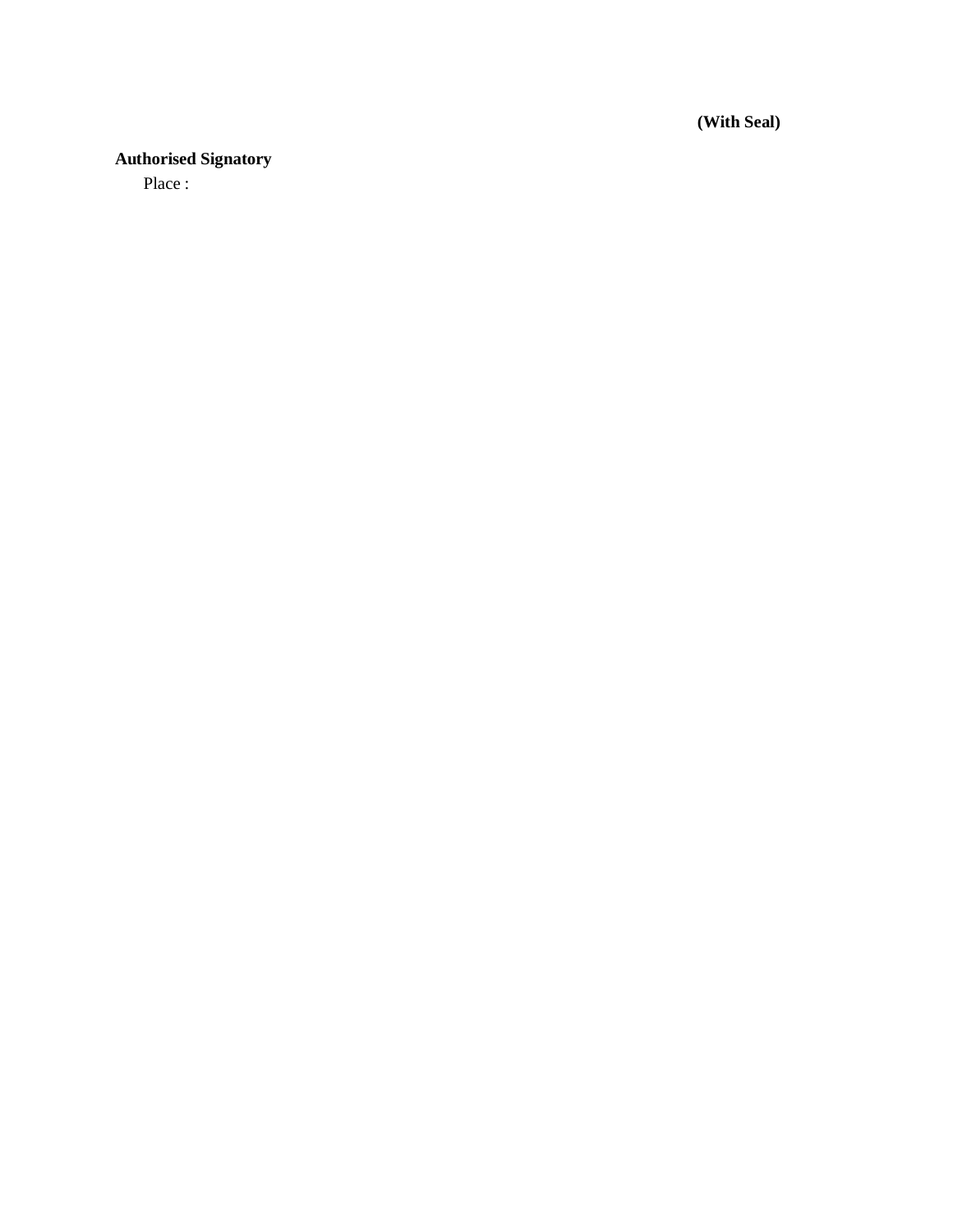#### **TERMS AND CONDITIONS OF THE SERVICE CONTRACT**

- i) During the service contract period, the firm shall provide at least THREE preventive maintenance visits and attend to all emergent and break-down calls per year.
- ii) Rate of AMC will be quoted for the period after completion of warranty period and order for AMC be placed after completion of warranty (if required)
- iii) The service contract charges must be quoted separately for each year strictly.
- iv) The service contract charges should be quoted only for services and travel cost etc. and should not include the cost of any replacement parts/components which shall be arranged by the Institute at its own cost. However, a price list of all spares must be provided to the Institute.
- v) The removed/un serviced spare parts shall be the property of NIPER , Mohali and shall be handed over to Indenter by the service provider alongwith service report.
- vi) In each block of 365 days during the entire service contract period the firm will be responsible to maintain the equipment in good working condition for a period of 328 days (i.e. 90% uptime). The time taken by the Institute in providing to the firm the spare parts shall not count towards the downtime. All the complaints will be attended by the firm within 5 days of the dispatch of the complaint to their office. In case there is delay of more than 5 days in attending to a complaint then the number of days in excess of the permissible response time shall be counted in the downtime. The above said response time of 5 days for attending to a complaint will not be counted in the downtime. In case total downtime exceeds the permissible limit as defined above, the service contract shall be extended by the period in excess of the permissible downtime subject to limit of 30 days in a block of 365 days. However, for the period of the downtime in excess of 30 days in block of 365 days, a fine equivalent of double the daily service contract charges shall be recovered from the firm.
- vii) The replaced parts shall remain the property of the Institute.
- viii) The firm will deposit a security in form of Bank Guarantee equivalent to 50% of the additional value of the Annual service contract towards execution of the service contract and to cover the service contract period of five years. This will be furnished within a period of 15 days after the expiry of the guarantee/warranty period. No Advance payment of AMC shall be made under normal circumstances.
- ix) The firm shall try to repair the equipment at Institute itself. However, the equipment may be taken to their site, on their own expenses if in case it is not possible to repair the same at NIPER, the firm shall take the entire responsibility for the safe custody and transportation of the equipment taken out for repairs till this is handed over to purchaser after repair. Any loss of equipment or its accessories on account of theft, fire or any such reasons shall be the sole risk and responsibility of the firm who will compensate the Institute for such losses at FOB value of the damaged/lost equipment/part including accessories.
- x) During the service contract period the parts/components that may be needing replacement shall be made available by the Institute at their own expenses and all import formalities, payment of custom duty etc., shall be complied with/borne by the Institute.
- xi) All service contract charges will be invoiced thrice in each year. The payment of the invoice will be made in arrears after satisfactory servicing within 30 days of the date of submission of the invoice.
- xii) No price revision will be accepted by the Institute during the entire tenure of the service contract agreement.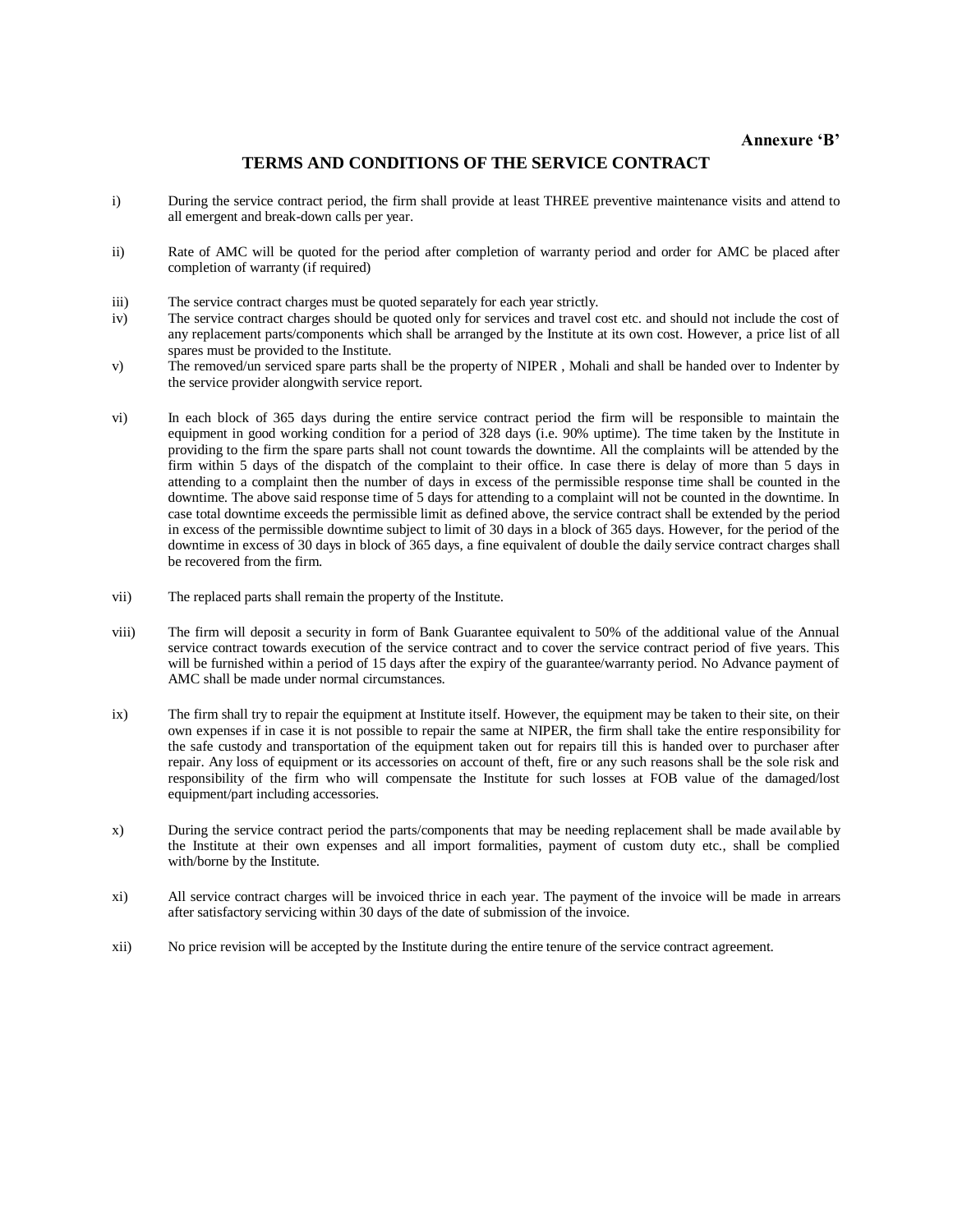## **Specification for Differential Scanning Calorimetry Quantity -01 Nos.**

|                                                                                                                                                                                                       |                                                                                                                                                                                                                                                                                                                | Compliance of the<br>quoted model | Compliance<br>of<br>alternate model,<br>if any | <b>Remarks</b> |
|-------------------------------------------------------------------------------------------------------------------------------------------------------------------------------------------------------|----------------------------------------------------------------------------------------------------------------------------------------------------------------------------------------------------------------------------------------------------------------------------------------------------------------|-----------------------------------|------------------------------------------------|----------------|
| General<br>Specification<br>Principle of                                                                                                                                                              | Vendor should quote as per<br>specifications.<br><b>NIPER</b><br>will<br>provide room with electrical<br>connections.<br>Installation<br>certificate will be issued only<br>after satisfactory working of<br>the instrument (Demo of all the<br>modules) & onsite training.<br>Requirement<br><b>Heat Flux</b> |                                   |                                                |                |
| operation                                                                                                                                                                                             |                                                                                                                                                                                                                                                                                                                |                                   |                                                |                |
| Temperature<br>range                                                                                                                                                                                  | (-80°C to 700°C) or better                                                                                                                                                                                                                                                                                     |                                   |                                                |                |
| Heating rate                                                                                                                                                                                          | 0.05 to 100 K / minute or °C /<br>Min or better                                                                                                                                                                                                                                                                |                                   |                                                |                |
| <b>Cooling Time</b>                                                                                                                                                                                   | 100 to 0° C in 5 minutes or<br>better.                                                                                                                                                                                                                                                                         |                                   |                                                |                |
| Modulation of<br>Temperature<br>to capture<br><b>Total Heat</b><br>Flow, Total<br>Heat Capacity,<br>Reversing<br>Heat Capacity,<br>Reversing<br>Heat Flow,<br>Non-Reversing<br>(Kinetic) Heat<br>Flow | Must be present                                                                                                                                                                                                                                                                                                |                                   |                                                |                |
| Temperature<br>accuracy                                                                                                                                                                               | ± 0.2                                                                                                                                                                                                                                                                                                          |                                   |                                                |                |
| Precision                                                                                                                                                                                             | ±0.02                                                                                                                                                                                                                                                                                                          |                                   |                                                |                |
| Resolution                                                                                                                                                                                            | $0.04 \mu W$                                                                                                                                                                                                                                                                                                   |                                   |                                                |                |
| <b>Baseline</b><br>curvature                                                                                                                                                                          | < 40 µW (at -50 to 300°C) or<br>better.                                                                                                                                                                                                                                                                        |                                   |                                                |                |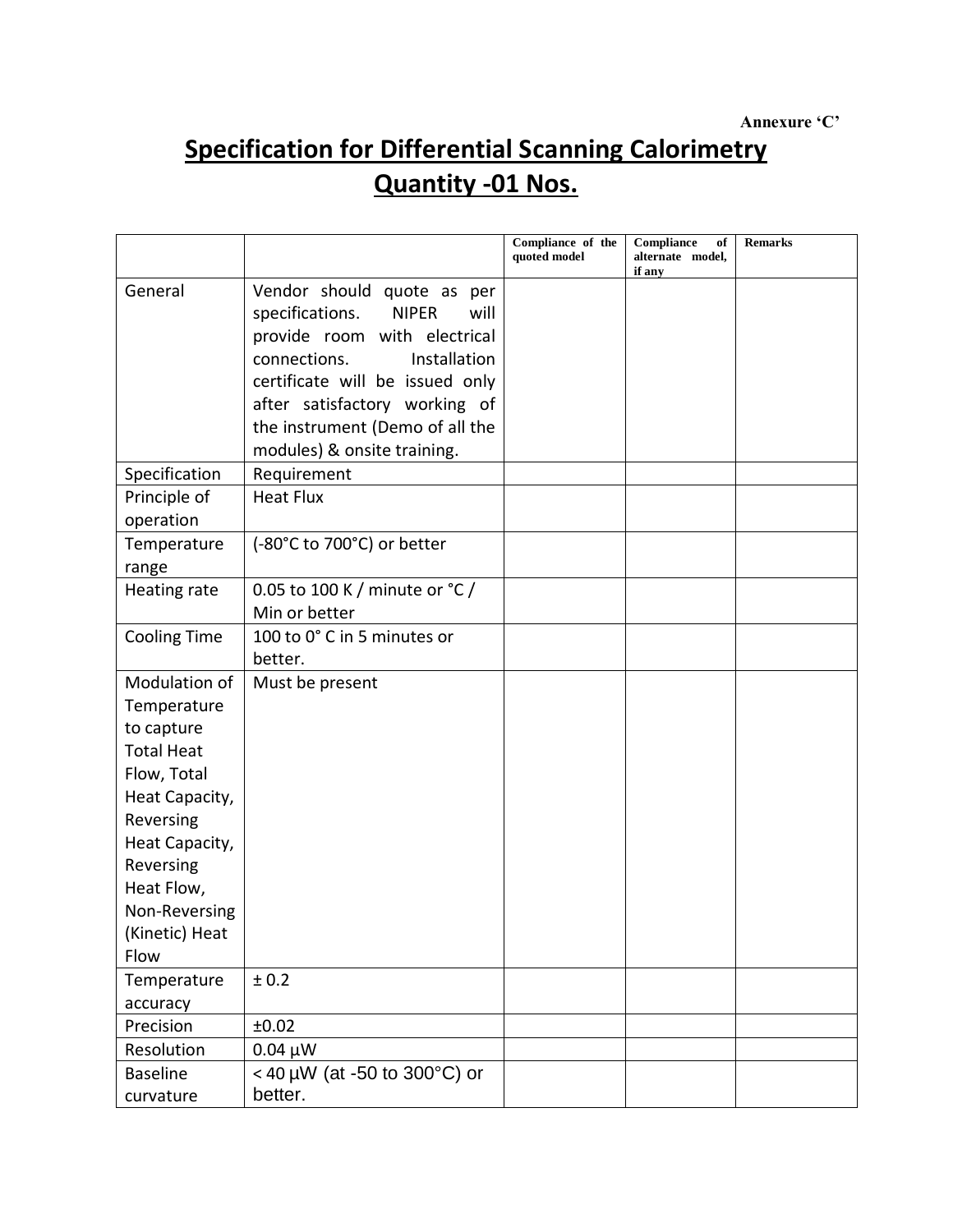| Auto-sampler    | With 20 or more positions.                                  |  |  |
|-----------------|-------------------------------------------------------------|--|--|
| Sample pans     | Aluminum pans $-$ crimped and                               |  |  |
|                 | hermetic sealed; sample pans                                |  |  |
|                 | suitable for determination of                               |  |  |
|                 | melting point, glass transition                             |  |  |
|                 | temperature,<br>specific<br>heat                            |  |  |
|                 | capacity, enthalpy relaxation.                              |  |  |
|                 | Aluminum pan (40µl) with lid                                |  |  |
|                 | 2000 Nos must be supplied, as                               |  |  |
|                 | part of main specification.                                 |  |  |
| Press and die   | Required                                                    |  |  |
| set             |                                                             |  |  |
| Quench          | Intra cooler / Mechanical                                   |  |  |
| cooling         | Cooling / Electric Cooling                                  |  |  |
| accessory       |                                                             |  |  |
| Calibration     | 02 Nos (Melting Point, Enthalpy                             |  |  |
| Standards Kit   | of fusion) as part of main                                  |  |  |
|                 | specification.                                              |  |  |
| Software        | Must be present to process the                              |  |  |
|                 | raw data for calculation of                                 |  |  |
|                 | thermodynamic and<br>kinetic                                |  |  |
|                 | parameters<br>(Purity,<br>Kinetics                          |  |  |
|                 | and Specific heat software).                                |  |  |
|                 | Extra licenses for processing of                            |  |  |
|                 | data, (2 Nos.).                                             |  |  |
|                 | Any up gradation of software to                             |  |  |
|                 | be provided free of cost up life                            |  |  |
|                 | span of equipment.                                          |  |  |
| Computer        | One branded desktop computer                                |  |  |
|                 | with latest (Intel core i7) and                             |  |  |
|                 | best configuration with                                     |  |  |
|                 | minimum 16GB Ram, Screen                                    |  |  |
|                 | 23 inch or more, with laser jet<br>multifunctional printer. |  |  |
|                 | Operating system should be                                  |  |  |
|                 | compatible to the<br>quoted                                 |  |  |
|                 | software.                                                   |  |  |
|                 | With original / latest operating                            |  |  |
|                 | software.                                                   |  |  |
| <b>Training</b> | Onsite training to personnel for                            |  |  |
|                 | smooth<br>operation<br>of<br>the                            |  |  |
|                 | instruments at the time of                                  |  |  |
|                 | installation with a follow-up                               |  |  |
|                 | after 6 to 9 months                                         |  |  |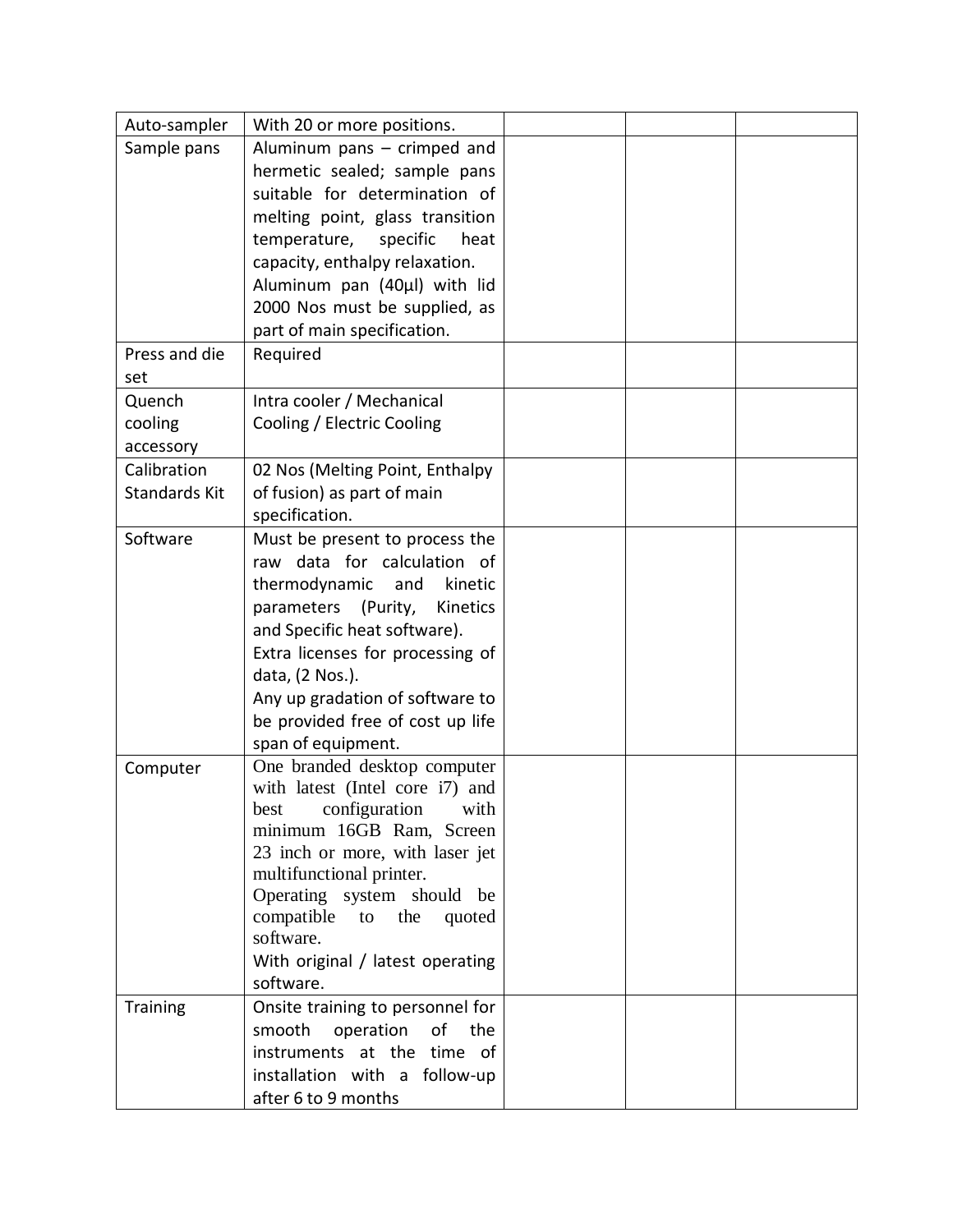| Special      | c. As the instrument is an  |  |  |
|--------------|-----------------------------|--|--|
| Requirements | expensive and advanced      |  |  |
|              | equipment,<br>it<br>is      |  |  |
|              | mandatory<br>that<br>the    |  |  |
|              | facility<br>must<br>be      |  |  |
|              | multiple-user<br>specific.  |  |  |
|              | Also, it is important that  |  |  |
|              | the equipment is stable     |  |  |
|              | and run for a long time.    |  |  |
|              | Thus it is important for    |  |  |
|              | the vendors that they       |  |  |
|              | must supply appropriate     |  |  |
|              | documents<br>specifying     |  |  |
|              | their users in higher       |  |  |
|              | academic institutions in    |  |  |
|              | India.<br>Appropriate       |  |  |
|              | certificates<br>from<br>the |  |  |
|              | users for the last three    |  |  |
|              | years for the model         |  |  |
|              | quoted<br>must<br>be        |  |  |
|              | supplied justifying the     |  |  |
|              | stability,<br>of<br>ease    |  |  |
|              | operation<br>and            |  |  |
|              | maintenance                 |  |  |
|              | requirement such that       |  |  |
|              | we have the option to       |  |  |
|              | choose the best system      |  |  |
|              | in terms of performance     |  |  |
|              | and<br>not<br>mere          |  |  |
|              | specifications alone.       |  |  |
|              | d. Further,<br>as<br>the    |  |  |
|              | instrument is expensive     |  |  |
|              | multi<br>and<br>user        |  |  |
|              | equipment, One year         |  |  |
|              | standard<br>warranty        |  |  |
|              | followed by AMC for 5       |  |  |
|              | years is a must and this    |  |  |
|              | be<br>specifically<br>must  |  |  |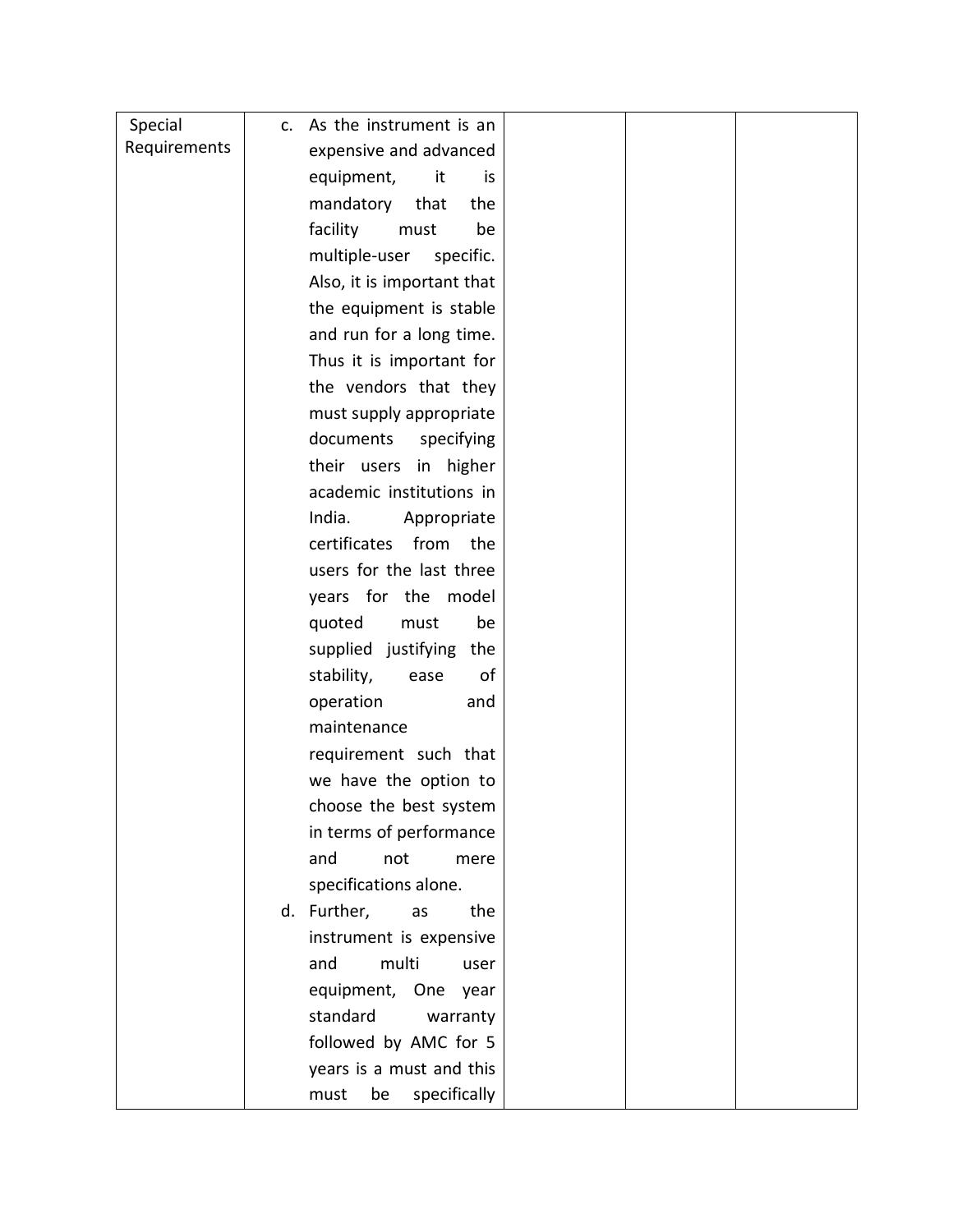|            | mentioned<br>the<br>in                                     |  |  |
|------------|------------------------------------------------------------|--|--|
|            | quotation<br>the<br>by                                     |  |  |
|            | vendor/<br>principal.<br>In                                |  |  |
|            | the<br>vendor<br>case,                                     |  |  |
|            | provides the warranty,                                     |  |  |
|            | the principal<br>should                                    |  |  |
|            |                                                            |  |  |
|            | certify (authenticate).                                    |  |  |
|            | Appropriate documents                                      |  |  |
|            | must be attached along                                     |  |  |
|            | with the quotation in                                      |  |  |
|            | this regard.                                               |  |  |
|            | A certificate will<br>be                                   |  |  |
|            | required<br>from<br>the                                    |  |  |
|            | original<br>instrument                                     |  |  |
|            | manufacturer<br>that                                       |  |  |
|            | technical support along                                    |  |  |
|            | with all essential spares                                  |  |  |
|            | will be provided / made<br>available for at least 10       |  |  |
|            | years after the expiry of                                  |  |  |
|            | standard<br>year<br>one                                    |  |  |
|            | warranty period. AMC                                       |  |  |
|            | will<br>cover<br>main                                      |  |  |
|            | instrument as well as all                                  |  |  |
|            | accessories<br>supplied                                    |  |  |
|            | with<br>the<br>main                                        |  |  |
|            | instrument.                                                |  |  |
|            | Downtime period should<br>c.                               |  |  |
|            | be mentioned.                                              |  |  |
|            | Number<br>service<br>d.<br>of                              |  |  |
|            | engineers available in the                                 |  |  |
|            | region<br>should<br>be                                     |  |  |
|            | specified.                                                 |  |  |
| Optional   |                                                            |  |  |
| <b>AMC</b> | Company should quote price                                 |  |  |
|            | for additional 5 years AMC after<br>completion of one year |  |  |
|            | standard warranty and 5 year                               |  |  |
|            | AMC.                                                       |  |  |
|            | AMC will cover main                                        |  |  |
|            | instrument as well as all                                  |  |  |
|            | accessories supplied with the                              |  |  |